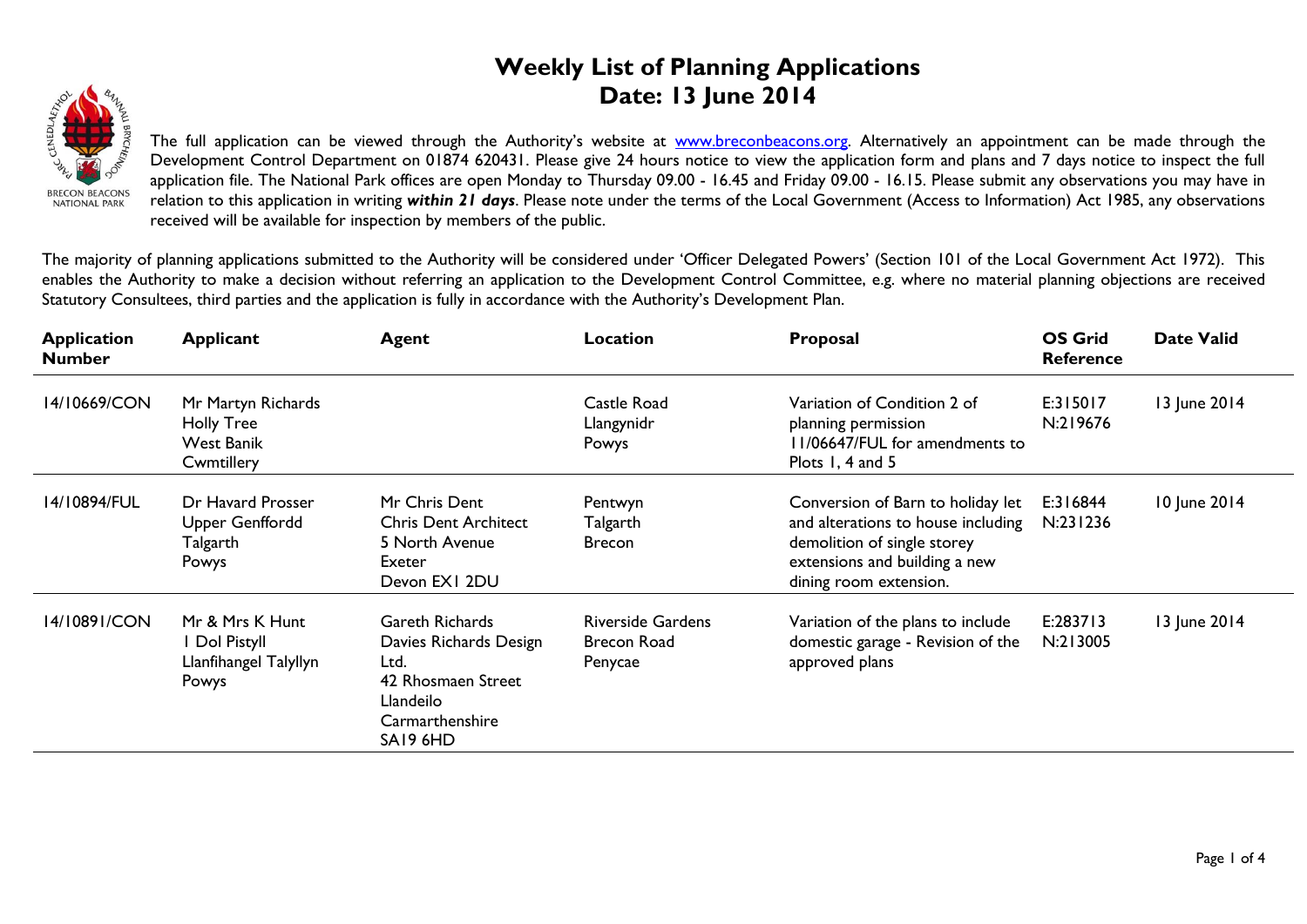| <b>Application</b><br><b>Number</b> | <b>Applicant</b>                                                             | <b>Agent</b>                                                                                                                       | Location                                                | Proposal                                                                                                                                                                               | <b>OS Grid</b><br><b>Reference</b> | <b>Date Valid</b> |
|-------------------------------------|------------------------------------------------------------------------------|------------------------------------------------------------------------------------------------------------------------------------|---------------------------------------------------------|----------------------------------------------------------------------------------------------------------------------------------------------------------------------------------------|------------------------------------|-------------------|
| 14/10895/FUL                        | Mr Anthony Gwynne<br><b>Green Meadow</b><br><b>Bronllys Road</b><br>Talgarth | Mr Wynne Davies<br>Annedd Wen<br>Llanddew<br><b>Brecon</b><br>Powys LD3 9SY                                                        | <b>Green Meadow</b><br><b>Bronllys Road</b><br>Talgarth | Demolish flat roofed kitchen and<br>re-build to provide larger kitchen<br>and utility room with hipped<br>roofed.                                                                      | E:315263<br>N:234146               | 13 June 2014      |
| 14/10897/FUL                        | Mrs Maureen Flint<br>I Tai'r Bull Cottage<br>Libanus<br><b>Brecon</b>        | Mr Alex Nestorow<br>AJN Design & Surveying<br>services Ltd<br>21 Castle Street<br><b>Brecon</b><br>Powys LD3 9BU                   | Tairbull<br>Libanus<br><b>Brecon</b>                    | The proposal is to introduce an<br>additional porch to the front<br>elevation of I Tai'r Bull Cottage,<br>and to alter the unused space<br>alongside the dwelling into car<br>parking. | E:299569<br>N:226079               | 10 June 2014      |
| 14/10900/FUL                        | Mr Nigel Perkins<br>6 Camden Crescent<br><b>Brecon</b><br>Powys              | Mrs Sylvia Evans<br><b>Beacons Design</b><br>Farrington<br>Cerrigcochion Road<br>Farrington<br>Brecon LD3 7NR                      | <b>6 Camden Crescent</b><br><b>Brecon</b><br>Powys      | Extension to the flat roofed part<br>of the property at the front of<br>the bungalow to provide<br>bedroom                                                                             | E:304986<br>N:228646               | 12 June 2014      |
| 14/10902/FUL                        | Mrs Gwyneth Love<br>Cefn Crug<br>Llangynidr<br>Crickhowell                   | Mr Gil Chambers<br><b>Gil Chambers Associates</b><br>Caeir Hendre<br>Dyffryn Crawnon<br>Llangynidr<br>Crickhowell<br>Powys NP8 INU | Cefn Crug<br>Llangynidr<br>Crickhowell                  | Demolish flat roofed extension<br>and construct new single storey<br>extension                                                                                                         | E:309863<br>N:215729               | 5 June 2014       |
| 14/10912/FUL                        | Mr & Mrs S BUCK<br>10 Derwen Fawr<br>Crickhowell<br>Powys                    | Robert James Huntly<br><b>TSL Architecture</b><br><b>I</b> Talbot Place<br><b>Bridge Street</b><br>Crickhowell<br>Powys NP8 IAR    | 10 Derwen Fawr<br>Crickhowell<br>Powys                  | Two storey side extension                                                                                                                                                              | E:322171<br>N:218902               | 11 June 2014      |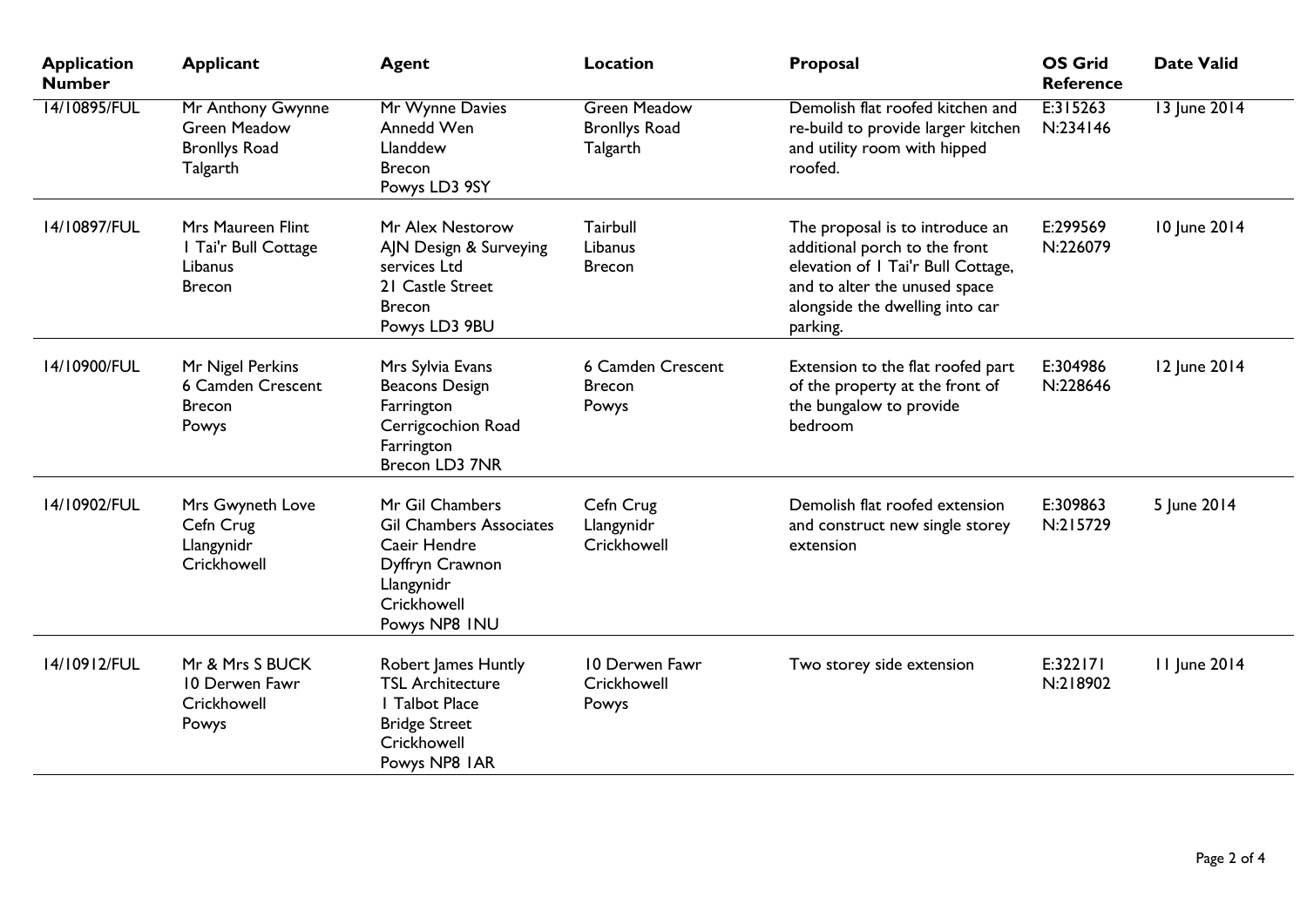| <b>Application</b><br><b>Number</b> | <b>Applicant</b>                                                                      | <b>Agent</b>                                                                                                                                 | <b>Location</b>                                          | Proposal                                                                                                                                                                | <b>OS Grid</b><br><b>Reference</b> | <b>Date Valid</b>   |
|-------------------------------------|---------------------------------------------------------------------------------------|----------------------------------------------------------------------------------------------------------------------------------------------|----------------------------------------------------------|-------------------------------------------------------------------------------------------------------------------------------------------------------------------------|------------------------------------|---------------------|
| 14/10915/FUL                        | Dr Caroline Dashwood<br>Ty-Hwnt-Y-Bwlch<br>Cwmyoy<br>Abergavenny                      | Mrs Liz Hernon<br><b>Hernon Associates</b><br>The Old Shop<br>Kingcoed<br><b>Usk</b><br>Monmouthshire / Sir<br>Fynwy NP15 IDS                | <b>Boxtree Cottage</b><br>Cwmyoy<br>Abergavenny          | Demolition of existing single-<br>storey side extension and<br>construction of new 2 storey side<br>extension and single storey rear<br>extension.                      | E:331237<br>N:223361               | <b>11 June 2014</b> |
| 14/10916/LBC                        | Mr Julian Preece<br>30 Watton<br><b>Brecon</b><br>Powys                               | <b>Barry Tomlinson</b><br><b>Barry Tomlinson Arch</b><br>Serv Ltd<br>3 Rich Way<br><b>Brecon</b><br>Powys LD3 7EH                            | 30 Watton<br><b>Brecon</b><br>Powys                      | Provision of photovoltaic panels,<br>airsource heat pump,<br>repositioning of previously<br>approved rooflight and insertion<br>of door and window in rear<br>elevation | E:304704<br>N:228399               | 9 June 2014         |
| 14/10922/FUL                        | Mr & Mrs Gerald & Sarah<br>Frost<br>5 Lime Trees Avenue<br>Llangattock<br>Crickhowell | <b>Barry Tomlinson</b><br><b>Barry Tomlinson Arch</b><br>Serv Ltd<br>3 Rich Way<br><b>Brecon</b><br>Powys LD3 7EH                            | 5 Lime Trees Avenue<br>Llangattock<br>Crickhowell        | Single storey extension                                                                                                                                                 | E:320971<br>N:217326               | 11 June 2014        |
| 14/10924/LBC                        | Mrs Margaret Lieberg<br>Roger Lieberg Ltd<br>78 Watton<br><b>Brecon</b><br>Powys      |                                                                                                                                              | 78 Watton<br><b>Brecon</b><br>Powys                      | Alterations to fenestration and a<br>door. Renovation to render and<br>ashlar banding to front elevation.                                                               | E:304909<br>N:228213               | 11 June 2014        |
| 14/10925/FUL                        | Mr & Mrs John Jenkins<br><b>Talybont Farm</b><br>Talybont-on-Usk<br><b>Brecon</b>     | Mr Peter Weavers<br><b>Peter Weavers Business</b><br><b>Services</b><br>Romans<br><b>Bronllys Road</b><br>Talgarth<br>Brecknockshire LD3 0HH | <b>Talybont Farm</b><br>Talybont-On-Usk<br><b>Brecon</b> | Seasonal camping site (tents) on<br>fields adjacent to Talybont Farm                                                                                                    | E:311405<br>N:222713               | 11 June 2014        |